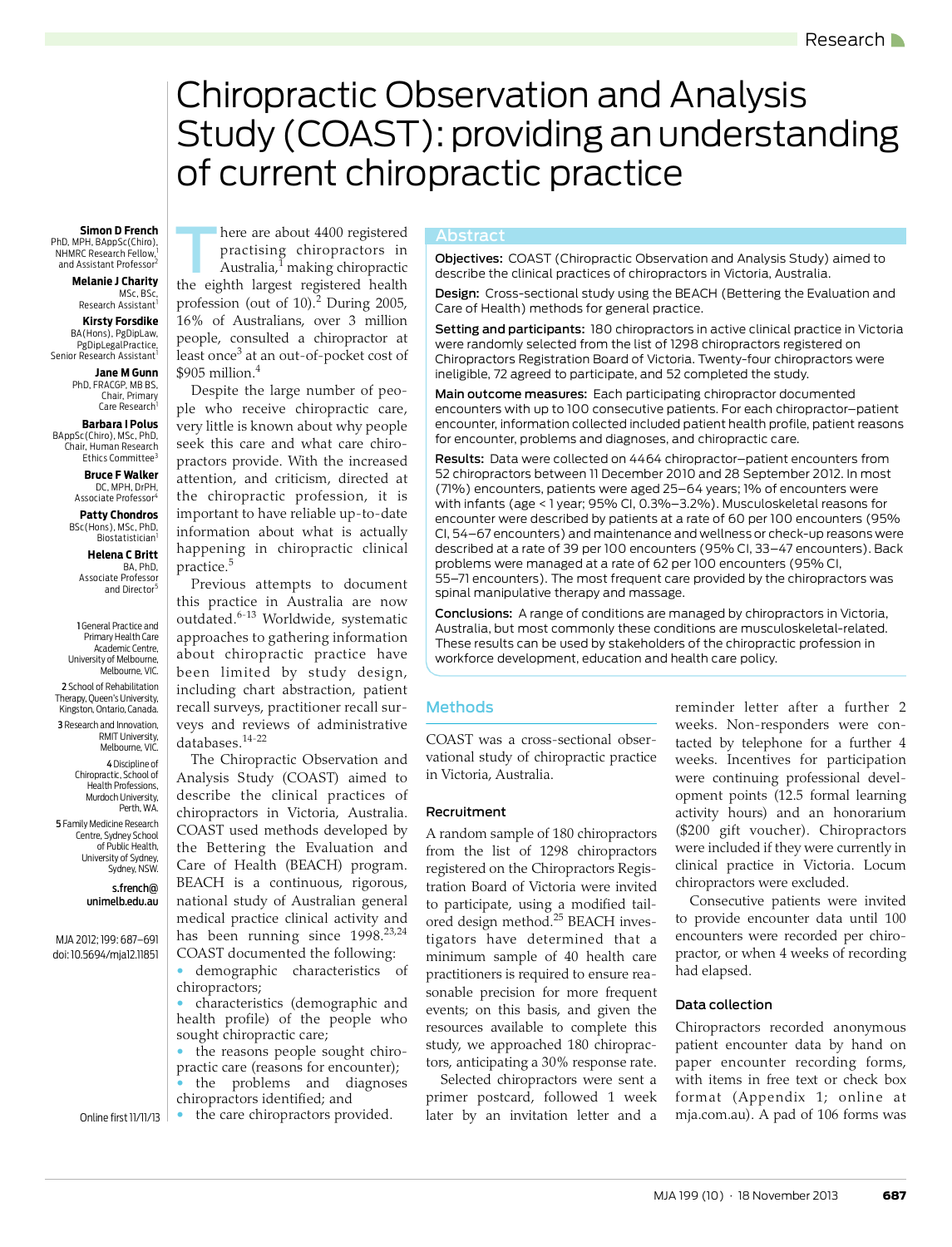| 1 Characteristics of 52 chiropractors participating in COAST                  |                     |  |  |
|-------------------------------------------------------------------------------|---------------------|--|--|
| Characteristics                                                               | Chiropractors*      |  |  |
| Chiropractor characteristics                                                  |                     |  |  |
| Mean age in years <sup>†</sup> (range; SD)                                    | 42.3 (24-64; 9.3)   |  |  |
| Mean years in practice <sup>#</sup> (range; SD)                               | $16.3(1-39; 8.5)$   |  |  |
| Female <sup>t#</sup>                                                          | 14                  |  |  |
| Graduated in Australia                                                        | 44                  |  |  |
| Holds postgraduate qualification                                              | 18                  |  |  |
| Involved in teaching                                                          | 8                   |  |  |
| Membership                                                                    |                     |  |  |
| Chiropractors Association of Australia                                        | 37                  |  |  |
| Chiropractic and Osteopathic College of Australasia                           | 12                  |  |  |
| Practice characteristics                                                      |                     |  |  |
| Mean no. of clinic sessions worked per week (range; SD)                       | $6.4(2-11; 2.3)$    |  |  |
| Mean no. of patient care hours worked per week (range; SD)                    | 27.0 (3-48; 10.3)   |  |  |
| Mean no. of patients seen per week (range; SD)                                | 86.4 (13-220; 48.2) |  |  |
| Solo practitioner                                                             | 22                  |  |  |
| Imaging services available at same premises                                   | 8                   |  |  |
| Other non-chiropractic health care practitioner available<br>at same premises | 35                  |  |  |
| Consults in a language other than English                                     | 6                   |  |  |
| Practice in urban region <sup>#</sup>                                         | 35                  |  |  |
| Paper-only clinical records                                                   | 31                  |  |  |
|                                                                               |                     |  |  |

COAST = Chiropractic Observation and Analysis Study. \* No. of chiropractors, unless otherwise indicated. † The age distribution and proportion of female practitioners do not differ significantly from these parameters in all Australian chiropractors ( $\chi^2$  goodness-of-fit test for age ranges, 7.66; *P* = 0.053; t test for sex P = 0.173). ‡ These proportions do not differ significantly from that of all Victorian<br>chiropractors (*t* test for years in practice P = 0.675; t test for sex P = 0.105; t test for practice in urban  $region P = 0.687$ ).

supplied to each chiropractor, with extra forms provided in case of mistakes. The encounter recording form was based on the BEACH study encounter form and was modified to reflect chiropractic practice. The forms were first piloted with five chiropractors with varying practice styles who each collected data on 10 consecutive patients. The data collection form is available on request.

Chiropractors recorded terms on the encounter form that they believed most accurately described the encounter. These terms were then entered and classified by a coder according to the *International classification of primary care*, 2nd edition (ICPC-2) using the Australian ICPC-2 PLUS general practice terminology[.26](#page-4-13),[27](#page-4-14) For example, for the patient reason for encounter (RFE) or the problem and diagnosis, the research team anticipated that terms would be recorded by the chiropractors to describe patients who presented with little or no symptoms at the time of the encounter. Terms used to describe such visits would be related to wellbeing, wellness, health maintenance and check-up.[28,](#page-4-15)[29](#page-4-16) Such wellnessrelated terms were coded to the ICPC chapter "general and unspecified".

Where an RFE, a problem and diagnosis, or process of care was documented that had no corresponding ICPC-2 PLUS term, a new term (and code) was created. A detailed explanation of the coding, process for generating new terms relevant to the chiropractic profession, and subsequent coding and grouping system has been previously published.<sup>[30](#page-4-17)</sup>

#### Data analysis

Descriptive statistics were used to summarise chiropractor, patient and encounter characteristics. RFEs were reported by ICPC chapter, and chiropractor-identified problems and diagnoses were reported by groups of related ICPC-2 PLUS terms. For each chiropractor, patients attending more than once during the 100 encounters recorded were identified by date of birth, sex and postcode. Analyses were undertaken using Stata version 12 (StataCorp) and 95% CIs were calculated for all relevant estimates. The survey estimator procedures in Stata were used to adjust for the clustering effect and to calculate the design

effect ( $D_{\text{eff}}$ ). The intracluster correlation coefficient (ICC) was then calculated from the *Deff* using the formula *ICC* =  $(D_{\text{eff}} - 1)/(k - 1)$ , where *k* is the average number of consultations across all chiropractors.<sup>[31](#page-4-18)</sup>

We compared participating chiropractors' sex and years in practice, and the proportion practising in a rural setting, with data on all practising Victorian chiropractors provided by the Chiropractors Registration Board of Victoria. We also compared chiropractor characteristics with available data (age and sex only) from the Australian Health Practitioner Regulation Agency.<sup>1</sup> We used onesample *t* tests using population mean (years in practice) and population proportion (sex, rural practice setting), along with the  $\chi^2$  goodness-offit test for age ranges (with recoding of COAST data to ensure ranges were uniform across the two datasets).

The project was approved by the University of Melbourne Human Research Ethics Committee (HREC 0931651: Chiropractic in Australia), and all participants (chiropractors and patients) provided informed consent.

### Results

Of the original 180 chiropractors approached, 24 were ineligible. Of those who were eligible, 72 agreed to participate (46% response rate); 20 of these withdrew and did not provide any data, and 52 (33%) completed the study. Participating chiropractors provided information on 4464 chiropractor–patient encounters between 11 December 2010 and 28 September 2012. Appendix 2 (online at mja.com.au) shows the flow of chiropractor participants through the study. Not all chiropractors provided information on 100 encounters: 33 out of 52 provided information on at least 100, 13 provided information on 50– 100, and six provided information on less than 50 encounters.

Box 1 shows the characteristics of participating chiropractors. Compared with all registered chiropractors in Victoria, those who participated in COAST had similar mean time since graduation (16 years), and a similar proportion worked in an urban location (35/52 [67%] compared with 626/ 894 [70%]). However, a smaller pro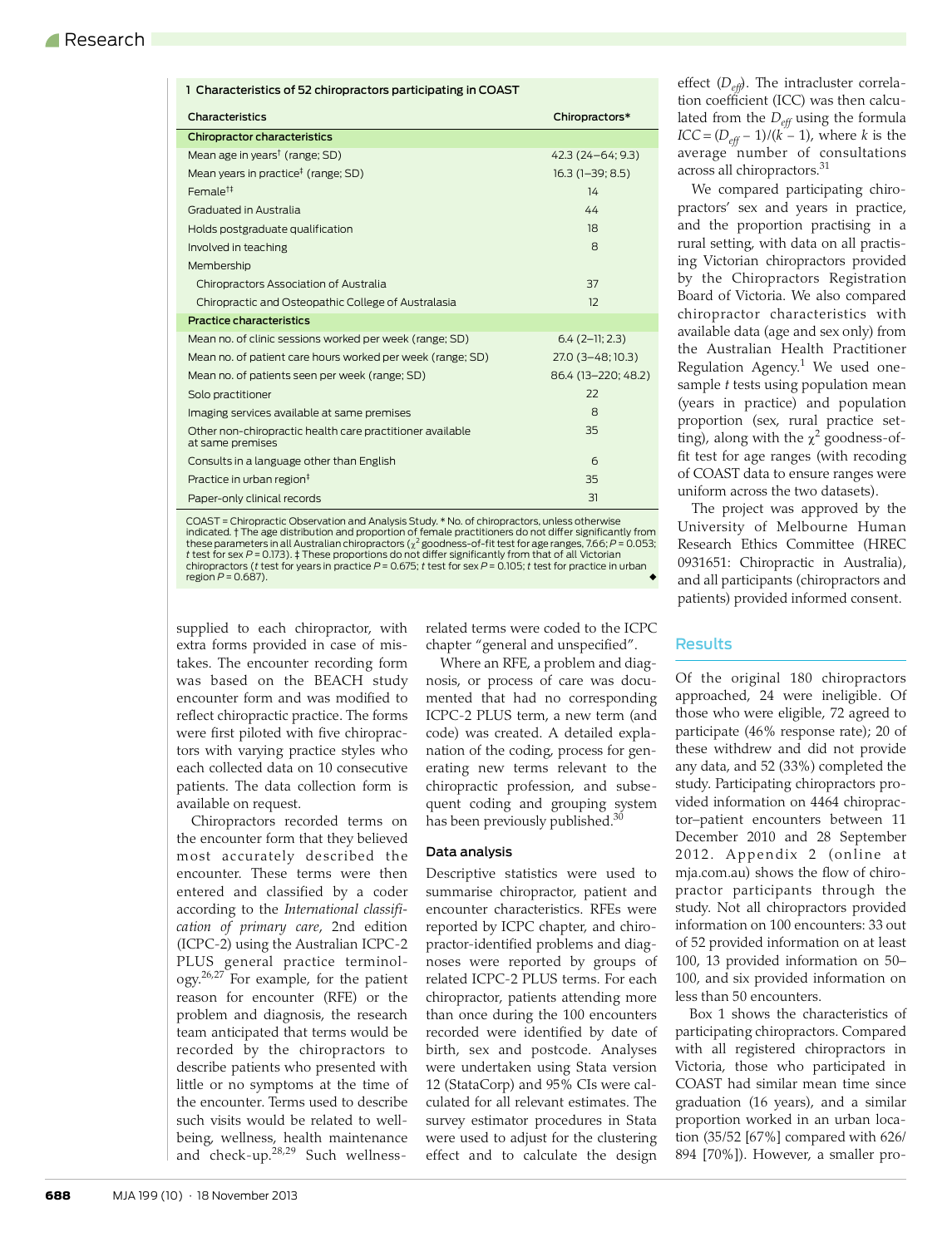portion of COAST participants were women (14/52 [27%] compared with 399/1050 [38%]), but this difference was not statistically significant. Similarly, compared with all Australian chiropractors, participating chiropractors were of similar age, but there was a non-statistically significant underrepresentation of women in this study (14/52 [27%]) compared with national data (1679/4664 [36%]).

Box 2 shows the demographic details of patients who sought chiropractic care and the source of payment for encounters. In most chiropractor–patient encounters (71%), patients were aged 25–64 years. In 9% of encounters, patients were younger than 15 years old, and in 13%, patients were aged 65 years and older. In 81% (95% CI, 76%– 86%) of encounters, patients paid for some or all of the consultation fee. For 13% of encounters, it was a repeat visit where a patient presented at least twice during the 100 recorded encounters.

There were 5188 RFEs reported. Ninety-nine per cent of patients' RFEs were coded to two ICPC chapters, "musculoskeletal" chapter and "general and unspecified". RFEs were coded to the "musculoskeletal" chapter at a rate of 60 per 100 encounters (95% CI, 54–67 per 100 encounters), and to "general and unspecified" at a rate of 39 per 100 encounters (95% CI, 33–47 per 100 encounters). RFEs were coded to the "neurological" chapter at a rate of 9 per 100 encounters (95% CI, 8–11 per 100 encounters). RFEs were coded to all other ICPC chapters only occasionally, including "psychological" at a rate of 3 per 100 encounters (95% CI, 2–7 per 100 encounters) and "digestive" at a rate of 1 per 100 encounters (95% CI, 0.5–3 per 100 encounters). All other chapters were coded in fewer than 1 per 100 encounters (full results available on request).

The distribution of problems and diagnoses managed in the encounters, as identified by the chiropractors, is shown in Box 3. Spinal problems, including chiropractor-recorded terms such as "chiropractic subluxation" (a term used by some chiropractors to describe a perceived dysfunction detected in a joint segment<sup>[32](#page-4-19)</sup>), and joint dysfunction were the most commonly identified problems and diag-

|                                                                                       | recorded<br>encounters* |                       |
|---------------------------------------------------------------------------------------|-------------------------|-----------------------|
| <b>Patient characteristics</b>                                                        | $(n = 4464)$            | 95% CI                |
| <b>Sex</b>                                                                            |                         |                       |
| Female                                                                                | 2429 (55.74%)           | (53.06%-58.54%)       |
| Missing data                                                                          | 106                     |                       |
| Age in years                                                                          |                         |                       |
| $<$ 1                                                                                 | 44 (1.00%)              | $(0.32\% - 3.19\%)$   |
| $1 - 4$                                                                               | 152 (3.47%)             | $(1.72\% - 7.01\%)$   |
| $5 - 14$                                                                              | 182 (4.16%)             | $(3.05\% - 5.66\%)$   |
| $15 - 24$                                                                             | 335 (7.65%)             | $(6.59\% - 8.88\%)$   |
| $25 - 44$                                                                             | 1543 (35.24%)           | $(31.58\% - 39.32\%)$ |
| $45 - 64$                                                                             | 1560 (35.62%)           | $(32.56\% - 38.98\%)$ |
| $65 - 74$                                                                             | 371 (8.47%)             | (7.08%–10.14%)        |
| $\geq 75$                                                                             | 192 (4.38%)             | $(3.23\% - 5.96\%)$   |
| Missing data                                                                          | 85                      |                       |
| New patient                                                                           |                         |                       |
| Yes                                                                                   | 212 (6.13%)             | (4.72%–7.97%)         |
| Missing data                                                                          | 1008                    |                       |
| Language                                                                              |                         |                       |
| Non-English speaking background                                                       | 35 (1.07%)              | $(0.34\% - 3.40\%)$   |
| Missing data                                                                          | 1191                    |                       |
| Identifies as Aboriginal or Torres Strait Islander                                    |                         |                       |
| Yes                                                                                   | $5(0.15\%)$             | $(0.07\% - 0.35\%)$   |
| Missing data                                                                          | 1192                    |                       |
| Occupation                                                                            |                         |                       |
| Managers                                                                              | 481 (12.06%)            | $(9.99\% - 14.54\%)$  |
| Professionals                                                                         | 876 (21.95%)            | $(18.67\% - 25.82\%)$ |
| Technicians and trades workers                                                        | 378 (9.47%)             | $(8.09\% - 11.10\%)$  |
| Community and personal service workers                                                | 259 (6.49%)             | $(5.49\% - 7.68\%)$   |
| Clerical and administrative workers                                                   | 352 (8.82%)             | (7.53%–10.34%)        |
| Sales workers                                                                         | 182 (4.56%)             | (3.74%–5.57%)         |
| Machinery operators and drivers                                                       | 102 (2.56%)             | $(1.84\% - 3.54\%)$   |
| Labourers                                                                             | 107 (2.68%)             | $(1.94\% - 3.71\%)$   |
| Home duties                                                                           | 312 (7.82%)             | $(6.56\% - 9.33\%)$   |
| Retired                                                                               | 556 (13.93%)            | $(11.41\% - 17.02\%)$ |
| Student                                                                               | 362 (9.07%)             | $(0.74\% - 11.11\%)$  |
| Unemployed                                                                            | 23 (0.58%)              | $(0.33\% - 0.99\%)$   |
| Missing data                                                                          | 474                     |                       |
| Source of payment <sup>†</sup>                                                        |                         |                       |
| Workers compensation                                                                  | 83 (1.86%)              | $(0.85\% - 4.06\%)$   |
| <b>Transport Accident Commission</b>                                                  | $17(0.38\%)$            | $(0.19\% - 0.78\%)$   |
| Department of Veterans' Affairs                                                       | 41 (0.92%)              | $(0.52\% - 1.61\%)$   |
| Medicare                                                                              | 82 (1.84%)              | $(0.90\% - 3.77\%)$   |
| Private health insurance                                                              | 2034 (45.56%)           | $(38.39\% - 54.08\%)$ |
| Patient paid                                                                          | 3604 (80.73%)           | (75.50%-86.33%)       |
| No charge                                                                             | 195 (4.37%)             | $(3.15\% - 6.06\%)$   |
| * Missing values not used in calculations + Multiple payment options allowed so total |                         |                       |

2 Characteristics of patients in encounters recorded by participating chiropractors

No. (%) of

\* Missing values not used in calculations. † Multiple payment options allowed, so total not 100%.  $\blacklozenge$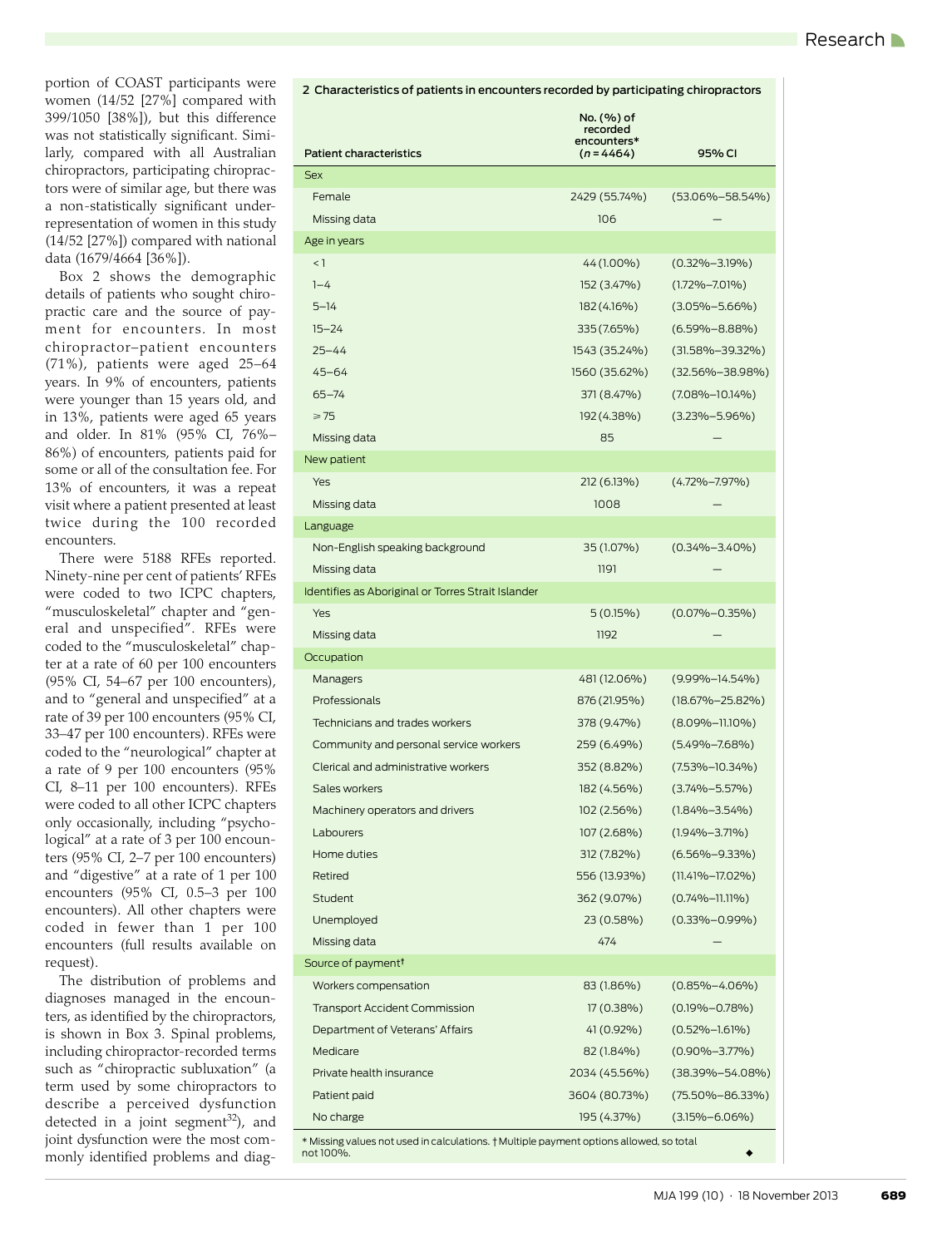| by chiropractors                                  |                                                         |              |                   |       |
|---------------------------------------------------|---------------------------------------------------------|--------------|-------------------|-------|
|                                                   | No. (%) of recorded Rate per 100<br>diagnoses*          | encounters   |                   |       |
| Problem group                                     | $(n = 5985)$                                            | $(n = 4417)$ | 95% CI            | ICC   |
| Back problem                                      | 2757 (46.07%)                                           | 62.42        | $(55.24 - 70.53)$ | 0.312 |
| Neck problem                                      | 683 (11.41%)                                            | 15.46        | $(11.23 - 21.30)$ | 0.233 |
| Muscle problem                                    | 434 (7.25%)                                             | 9.83         | $(6.64 - 14.55)$  | 0.207 |
| Health maintenance or<br>preventive care          | 254 (4.24%)                                             | 5.75         | $(3.24 - 10.22)$  | 0.251 |
| Back syndrome with<br>radiating pain              | 215 (3.59%)                                             | 4.87         | $(2.91 - 8.14)$   | 0.165 |
| Musculoskeletal symptom or<br>complaint, or other | 219 (3.66%)                                             | 4.96         | $(2.39 - 10.28)$  | 0.350 |
| Headache                                          | 179 (2.99%)                                             | 4.05         | $(2.87 - 5.71)$   | 0.053 |
| Sprain or strain of joint                         | 167 (2.79%)                                             | 3.78         | $(2.30 - 6.22)$   | 0.115 |
| Shoulder problem                                  | 87 (1.45%)                                              | 1.97         | $(1.37 - 2.83)$   | 0.022 |
| Nerve-related problem                             | 62 (1.04%)                                              | 1.40         | $(0.72 - 2.75)$   | 0.072 |
| General symptom or<br>complaint, other            | 51 (0.85%)                                              | 1.15         | $(0.22 - 6.06)$   | 0.407 |
| Bursitis, tendinitis or synovitis                 | 47 (0.79%)                                              | 1.06         | $(0.71 - 1.60)$   | 0.011 |
| Kyphosis and scoliosis                            | 47 (0.79%)                                              | 1.06         | $(0.65 - 1.75)$   | 0.023 |
| Foot or toe symptom or<br>complaint               | 48 (0.80%)                                              | 1.09         | $(0.41 - 2.87)$   | 0.123 |
| Ankle problem                                     | 46 (0.77%)                                              | 1.04         | $(0.40 - 2.69)$   | 0.112 |
| Osteoarthrosis, other (not<br>spine)              | 39 (0.65%)                                              | 0.88         | $(0.51 - 1.53)$   | 0.023 |
| Hip symptom or complaint                          | 35 (0.58%)                                              | 0.79         | $(0.53 - 1.19)$   | 0.006 |
| Leg or thigh symptom or<br>complaint              | 35 (0.58%)                                              | 0.79         | $(0.49 - 1.28)$   | 0.012 |
| Musculoskeletal injury                            | 33 (0.55%)                                              | 0.75         | $(0.45 - 1.24)$   | 0.013 |
| Depression                                        | 29 (0.48%)                                              | 0.66         | $(0.10 - 4.23)$   | 0.288 |
| $\sim$ $\sim$ $\sim$                              | $\sim$ $\sim$ $\sim$ $\sim$ $\sim$ $\sim$ $\sim$ $\sim$ |              |                   |       |

3 Distribution of problems managed (20 most frequent problems), as reported by chiropractors

ICC = intracluster correlation coefficient. \* Excludes repeat problem group managed at encounter. ◆

noses. Box 4 shows the techniques and care provided by the chiropractors. The most frequent were manual adjustments (manipulation) and soft tissue therapy. Other care provided by chiropractors during the encounters included (reported as rates per 100 encounters): therapeutic exercise prescription (52; 95% CI, 44–61), advice about exercises in general (21; 95% CI, 15–29), advice about posture (21; 95% CI, 10–18), and recommendations to use ice packs (11; 95% CI, 7– 18), heat therapy (8; 95% CI, 4–18) and supplements (5; 95% CI, 3–8). Other recommendations were coded at a rate of less than four per 100 encounters (full results available on request).

The median duration of all encounters was 15 minutes (interquartile range, 11–20 minutes). Chiropractors indicated that the patient required a follow-up appointment in 85 per 100 encounters (95% CI, 81–90). Patients had been referred to the chiropractor by another patient in 52 per 100 encounters (95% CI, 43–64). Patients had been referred to a chiropractor by a GP in four per 100 encounters (95% CI, 2–10), and chiropractors referred patients to a general practitioner in three per 100 encounters (95% CI, 2–7).

#### **Discussion**

People who present to chiropractors are mostly adults with a musculoskeletal condition. People also commonly consult a chiropractor for "maintenance and wellness" or check-ups. The most frequent care provided by the chiropractors during the study period was spinal manipulative and soft tissue therapy. This is the first comprehensive profiling of chiropractic practice undertaken in Australia using BEACH methodology to describe who seeks chiropractic care, why patients seek care, the diagnoses and problems chiropractors identify, and the care that they provide.

There is evidence of patient referral between GPs and chiropractors, albeit in only a small proportion of encounters. In the general population, most people who see a chiropractor, and other complementary and alternative practitioners, also consult a medical practitioner[.3](#page-4-2) Further research is required to maximise the patient benefit that can be gained through a team approach to primary care.

The common use of maintenance and wellness-related terms reflects current debate in the chiropractic profession. "Chiropractic wellness care" is considered by an indeterminate proportion of the profession as an integral part of chiropractic practice, $28$  with the belief that regular chiropractic care may have value in maintaining and promoting health, as well as preventing disease.<sup>29</sup> The definition of wellness chiropractic care is controversial, with some chiropractors promoting only spine care as a form of wellness, and others promoting evidence-based health promotion, eg, smoking cessation and weight reduction, alongside spine care.<sup>28</sup> A 2011 consensus process in the chiropractic profession in the United States emphasised that wellness practice must include health promotion and education, and active strategies to foster positive changes in health behaviours.<sup>28</sup>

Compared with all other practising chiropractors in Australia, COAST chiropractors were similar in age, years in practice and proportion in a rural location. However, COAST participants had an underrepresentation of female chiropractors. For variables other than age, years in practice and female sex, we were limited in determining nonresponse bias in this study because of the limited data available from all practising chiropractors in Australia. Also, because it was too difficult for locum chiropractors to undertake the study, only chiropractors who practised in their own practice were included. A larger sample size and more representative chiropractors would provide more robust findings. However, this is the largest study using BEACH methods in the chiropractic profession in Australia, the first of its kind in the world, and a first step to providing robust information about chiropractic practice.

The response rate for this study, 33% of the eligible chiropractors approached, is higher than that achieved in the BEACH study in 2011